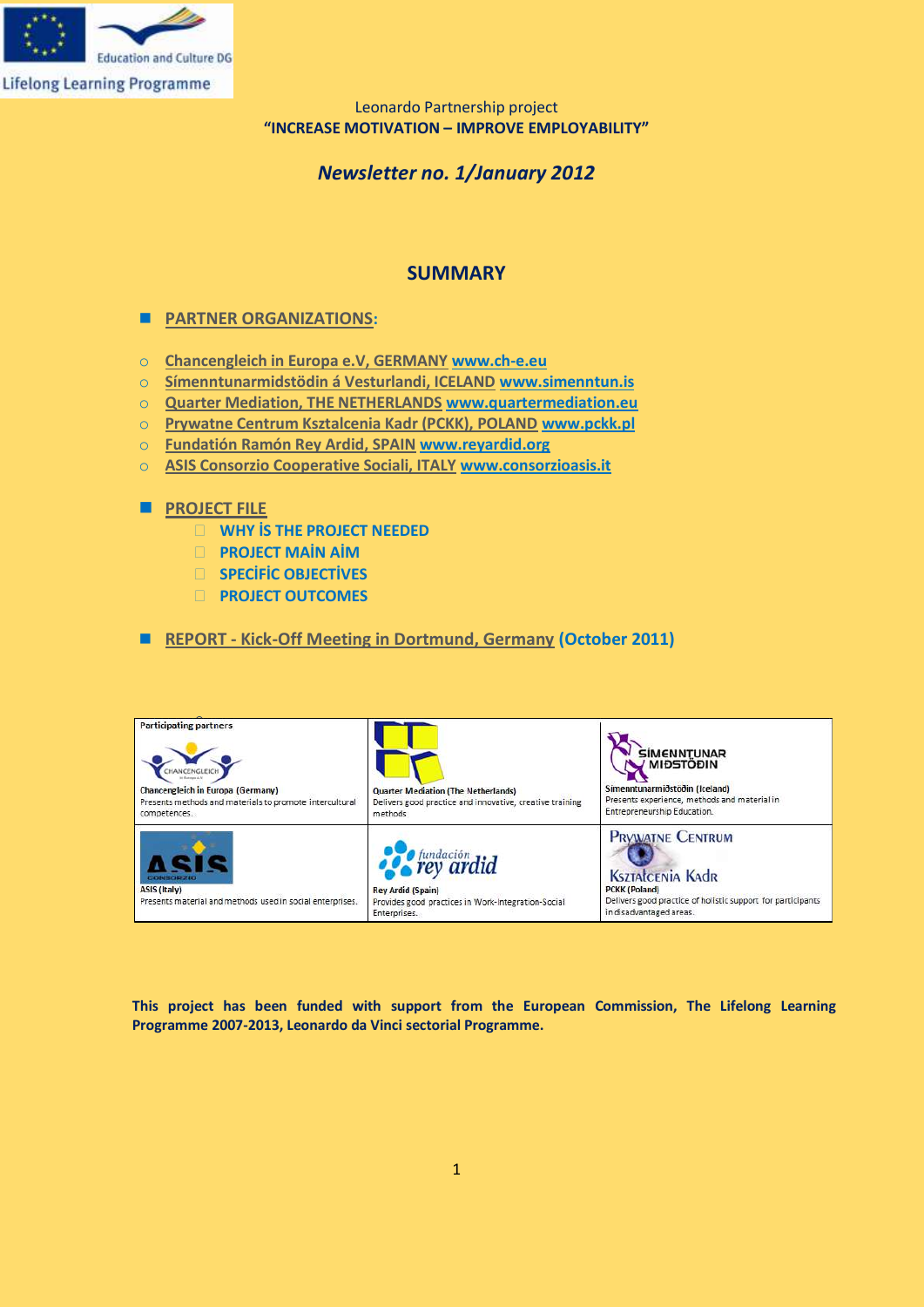

## *Newsletter no. 1/January 2012*

## **PARTNER ORGANIZATIONS:**



#### o **Chancengleich in Europa e.V, GERMANY [www.ch-e.eu](http://www.ch-e.eu/)**

CHANCENGLEICH in Europa e.V. is a NGO, which aims are to promote equality in counseling, education and employment, especially for migrants and disadvantaged groups. The organization leads trainings at European level on the topics Migration/Integration and Entrepreneurial teaching as a motivational tool. It also trains and qualifies members of immigrant organizations, which work on volunteer basis.

The German partner Chancengleich in Europa (ChE) will be the coordinator of the partnership. The partner's role is to coordinate activities, collect materials and control work and evaluation plans. The partner's task will also be to present methods and materials to promote intercultural competencies and better access to learning and job opportunities for disadvantaged groups, in particular immigrants.

As the coordinator of the MoEM Partnership, CHANCENGLEICH in Europa e.V. conducted the partnerships` Kick-Off meeting, which took place in October 2011 in Dortmund, Germany. The partners visited some interesting organizations that are working on related objectives to the partnership E.g. GrünBau gGmbH which work with young people endangered their school leaving qualification by active or passive refusal to attend school. GrünBau tries to achieve a regular school attendance and a positive development in regard of school or social matters. Further the partners visited the gastronomy "Kohldampf" which is an educational establishment that give young people the opportunity to get to know the occupational field of gastronomy as well as further qualification. After having lunch at "Kohldampf" the partners visited an organization called ".garage", which is an entrepreneurial center in Dortmund. The ".garage" is a certified foundation center which supports permanent unemployed people, setting up their own business. The main focus lies in the mentoring of foundations on every level. CHANCENGLEICH in Europa involves the local partner organizations (including a member of the local Job Agency) in the project activities and has had some common meetings with them around the project issues.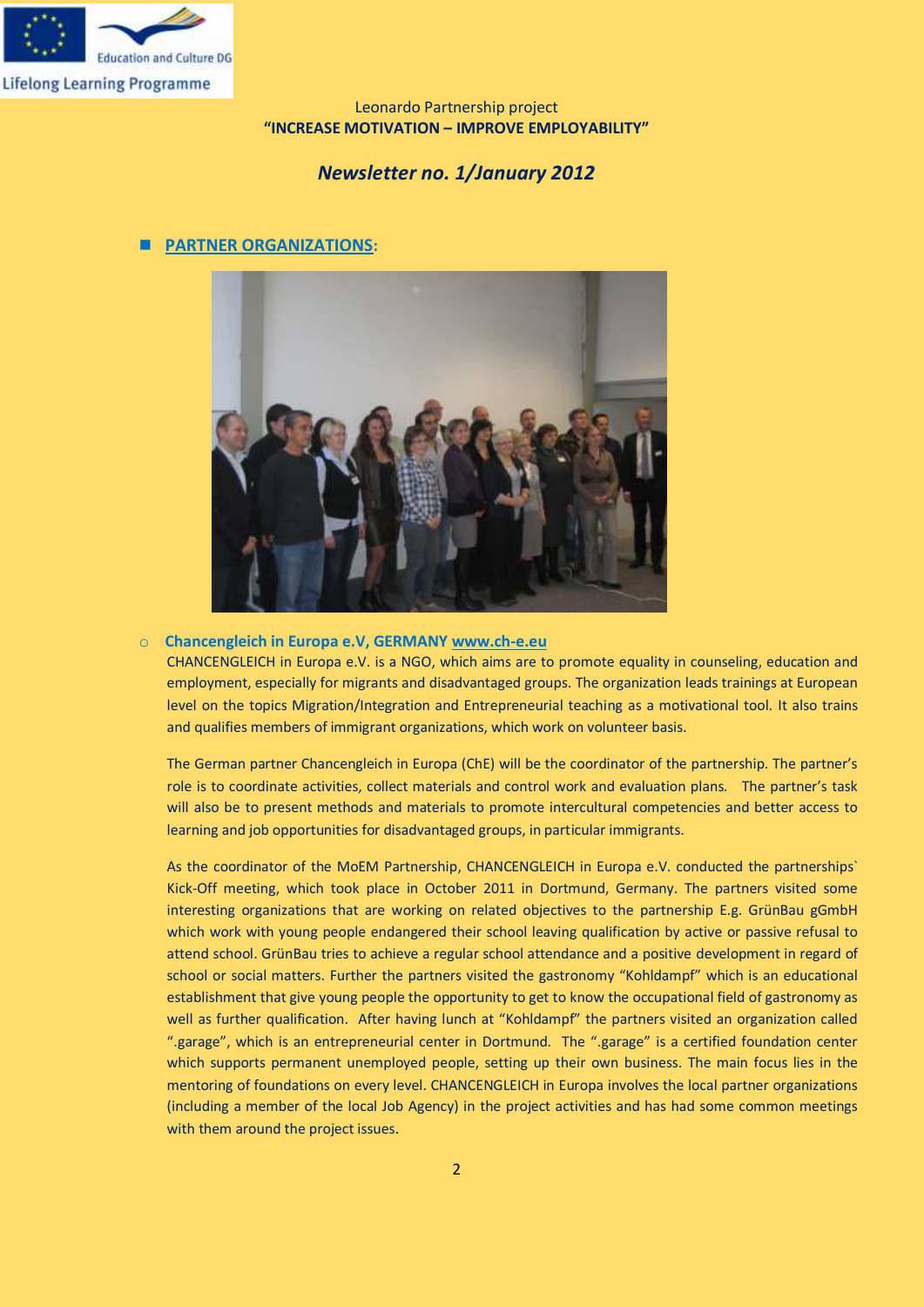

## *Newsletter no. 1/January 2012*

#### o **Símenntunarmidstödin á Vesturlandi, ICELAND [www.simenntun.is](http://www.simenntun.is/)**

Símenntunarmiðstöðin is a nonprofit organization and owned by municipalities in the area, the local labor unions, the local college, and some key companies. The main objective of Símenntunarmiðstöðin is to promote and assist with adult education in the area with special attention to the increase of continuing education, increased qualification as well as well-being of the population. Símenntunarmiðstöðin gives hobby courses, courses for unemployed people, courses for unskilled employees and continuing education for skilled personnel. Courses are prepared in cooperation with other educational institutions, companies, individuals and organizations. Símenntunarmiðstöðin targets those who have not completed the upper secondary level of education. This target group comprises 40% of people in the labor market, although the ratio varies between years and regions. People in this group are often not motivated to attend school and one of the important tasks for Símenntunarmiðstöðin is to find and use new methods to motivate people to continue and finish their education.

Símenntunarmiðstöðin will participate in all project meetings and activities and will organize a project meeting in Iceland, on  $7<sup>th</sup>$  and  $8<sup>th</sup>$  of June 2012.

The Icelandic partner (SÍ) will present his experiences in Entrepreneurship Education (EE) in groups of Unemployed. This partner will give a detailed presentation of methods and materials in entrepreneurial education in his work with Unemployed, which can be used as a basis for lessons in vocational education and counseling. The partner will organize a visit to a training course carried out for Unemployed in cooperation with the Employment Services and the Ministry of Social Affairs and Social Security.

#### o **Quarter Mediation, THE NETHERLAND[S www.quartermediation.eu](http://www.quartermediation.eu/)**

Quarter Mediation (QMED) is an European adult education provider based in The Netherlands. QMED has branches in France, Italy, Malta, Portugal, Romania and Turkey.

QMED organizes Comenius & Grundtvig courses at European level, as well as courses at National level.

QMED has experience and expertise in The Lifelong Learning Programme 2007-2013, being partner in a large scale of projects, organizing events and promoting the image of different organizations and bodies.

Quarter Mediation is working with individuals (students, teachers, people on labour market, decision makers in the field of education, VET specialists), as well as with institutions (schools, universities, small, medium and big enterprises, associations, nongovernmental organizations, authorities etc.), both at national and international level.

Quarter Mediation's aims are: to promote lifelong learning; to create a link between the general education system and the labour market, as well as between VET and the labour market; to organize training courses for students, teachers, headmasters, inspectors, people on labour market, VET specialists; to work with schools, universities, institutions involved in the educational system for promoting trans-national partnerships throughout the European projects.

Quarters Mediation's areas of expertise are in the fields of: General Education and Vocational Education and Training.

In the project, QMED will deliver good practice and innovative, creative Training methods out of its practical experience as a VET provider. It will give the partners an insight in its trainings with employed and unemployed people for a better integration into the labor-market and contribute results/experiences to the practical guidance. Quarter Mediation will participate in all project meetings and activities will organize a project meeting in Assen, The Netherlands, on 12<sup>th</sup> and 13<sup>th</sup> of June 2012 and will create the first number of the project newsletter. QMED wrote the report on the kick-off meeting organized in Germany, in October 2011.

## o **Prywatne Centrum Ksztalcenia Kadr (PCKK), POLAND [www.pckk.pl](http://www.pckk.pl/)**

Prywatne CentrumKształcenia Kadr (PCKK) is a private school. PCKK's activities concentrate on vocational courses, Secondary School for Adults, language courses as well as entrepreneurial education, personal development and Art Workshops.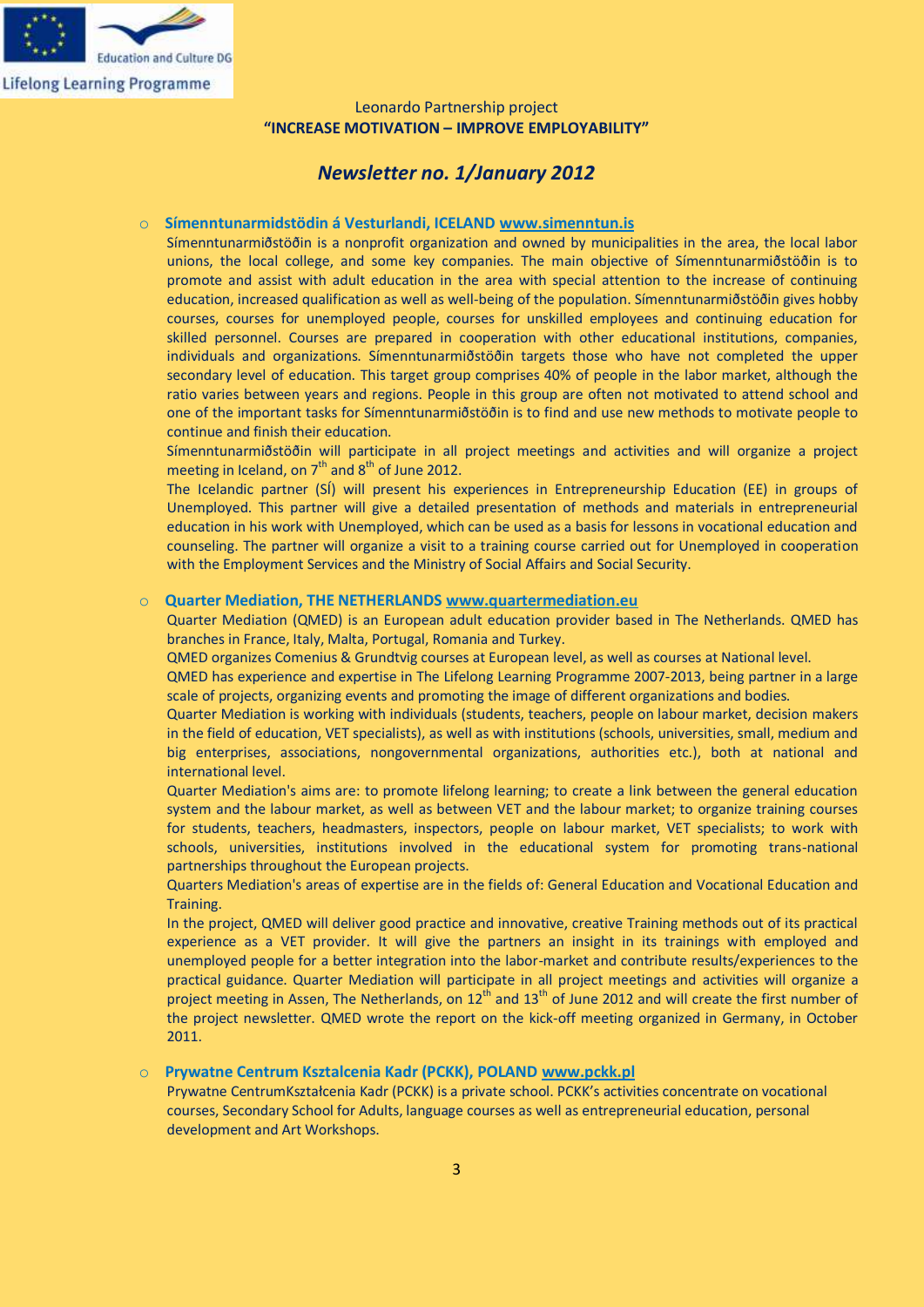

## *Newsletter no. 1/January 2012*

PCKK organizes professional courses for unemployed people in cooperation with local Employment Services, courses for disadvantage groups (low education level and/or economic lowest class) strengthening initiative and entrepreneurship in cooperation with Social Welfare Centre. Our training's methods help people to build faith in themselves, increase motivation to activity on labor market and develop professional competences as well and general knowledge.

PCKK also works with youth especially from dysfunctional families and prisoners (in local prison in Jelenia Góra). We work with them on social and key competences (defined by European Parliament).

So far PCKK had meeting with key-trainers In the organization with the aim to presented the MoEm-Project and Guidance's aims and assumptions. PCKK asked trainers to analyze their work and materials in the respect of good-practice examples.

The Polish partner (VET provider) will deliver good practice of holistic support for participants from disadvantage groups. He will give the partners an insight in Trainings helping people to get faith in themselves, increase motivation to activity on labor market and develop professional competences.

#### o **Fundatión Ramón Rey Ardid, SPAI[N www.reyardid.org](http://www.reyardid.org/)**

Fundación Ramón Rey Ardid is a Non Lucrative Organisation (NLO) established in 1991 specialized in providing services and support to vulnerable persons including but not limited to: elderly, people with mental health disorders, children and youngsters, immigrants, sex workers, prisoners, women in unusual settings, drugs users, persons with restricted skills and long term unemployed.

At the present time, Fundación Rey Ardid manages six employments services centres in the region of Aragón. These Centres are located in the following cities: Zaragoza; Huesca; Barbastro; Sabiñanigo; Jaca; Teruel.

Some key numbers: 2.286 vulnerable persons received support during 2010. Moreover, 215 of them found a job.

This area develops activities aimed to the integration in the labour market of excluded and people with special employment troubles. The goals of this area are: to optimize the supporting tools offered to the different groups of users standardizing unified working procedures and protocols by means of a cross-section management; to improve the training, qualification and mediation services tools in order to promote the employment area; to emphasize active programs through the collaboration with public institutions and other enterprises; to collaborate with other organizations in searching solutions for problems derived from the social exclusion related to employment issues.

The Spanish partner as an expert in the field of social economy will provide good practices in WISE (Work Integration Social Enterprise). He will also present methods and approaches that he is using in the work with young unemployed adults and organize a visit to some of his Training Workshops in the region.

#### o **ASIS Consorzio Cooperative Sociali, ITAL[Y www.consorzioasis.it](http://www.consorzioasis.it/)**

Consorzio ASIS is strongly oriented towards vocational rehabilitation and self-employment of disadvantaged people. ASIS Network supported about 150 disadvantaged people to built-up almost 20 social cooperatives, as members and/or workers, providing products and/or services, taking decision through democratic processes. The Social cooperative "model" allows disadvantaged people to be useful to the Community (acting as entrepreneurs like others) and, at the same time, to safeguard their social utility in terms of inclusion and emancipation within the society of reference. These disadvantaged people mainly suffer of physical and psychological illness/weaknesses. The average turnover for that form of social cooperatives (made by disadvantaged people) is about € 2 million/year.

The Italian partner ASIS will present material and methods used in Social Enterprises (SE) and deliver good examples for improving the professional development and management skills of manager and workers of social enterprises in disadvantaged areas. ASIS will be testing some of the new methods (EE/IE) in such companies. ASIS will also present the projects issues in different consortium that he is member of and work out recommendations to the implementation of the issues in SE.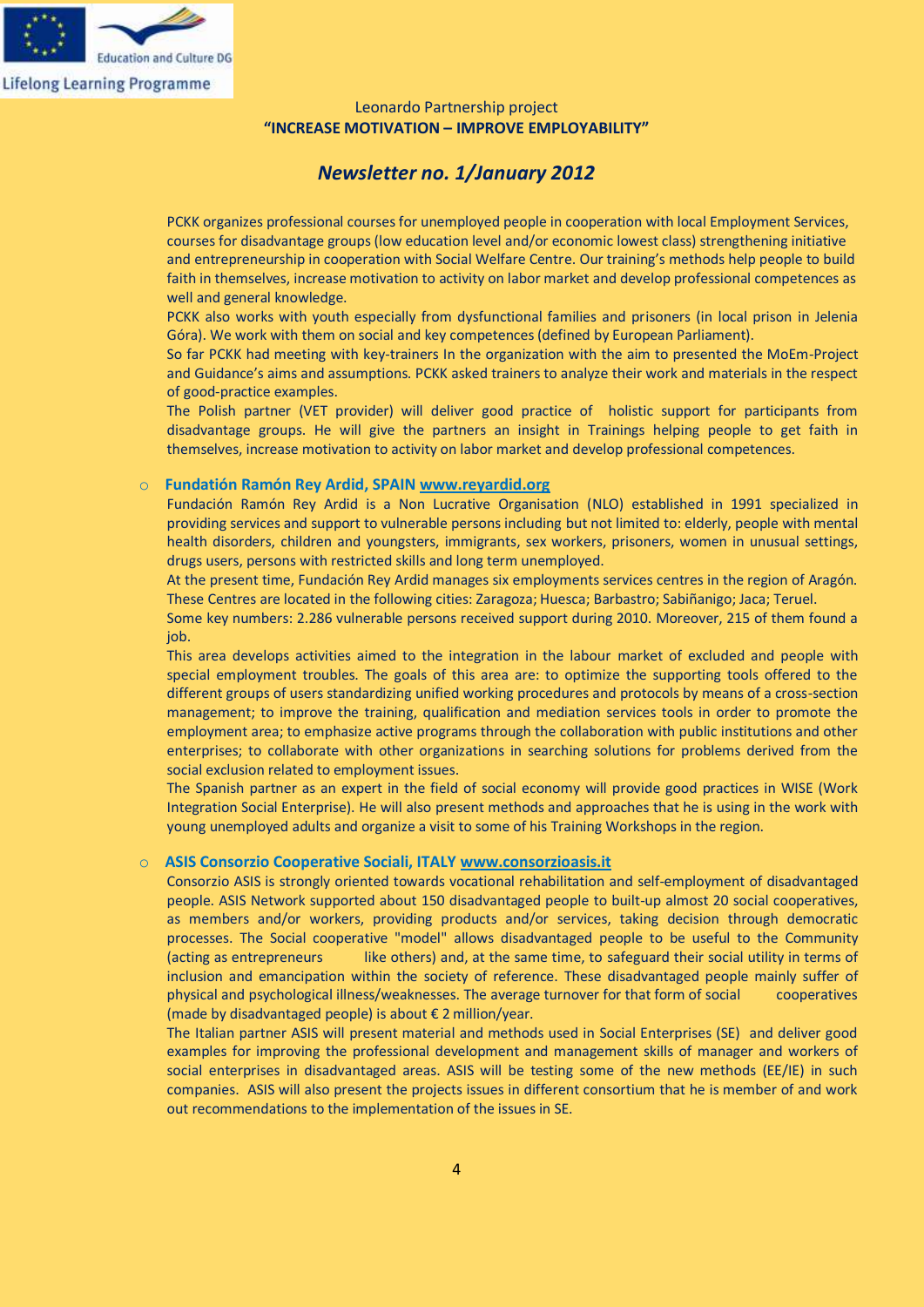

## *Newsletter no. 1/January 2012*

### **PROJECT FILE**

#### **WHY İS THE PROJECT NEEDED:**

The average rate of early drop-outs, who leave school before finishing the secondary level and make no vocational training, is in the European Union currently over 15% and in some MS the figure is even higher. This situation is causing a huge problem for the present and future labor markets that increasingly require highly trained personnel and less and less have a need for employees with low qualifications. Persons without school leaving certificates and without vocational qualifications have the least opportunities in the labor market. They form a large part of the group of unemployed. Also immigrants with or without qualifications are highly affected by unemployment. The proportion of unemployed immigrants with low school education or with certificates that are not recognized in the host country is in most

The consequences of (long-term) unemployment are e.g. passive behavior, isolation and low self-esteem. As result, we often see the situation that those people at some moment lose faith in themselves, their future and the society. Following a number of unsuccessful attempts to get a job, they have lost hope, motivation and initiative and are no longer willing to take on further efforts to get a job.

Some of them develop a negative attitude towards the system and refuse cooperation with supporting organizations such as Employment Services. To avoid the consolidation of that attitude the society must do everything to prevent further experiences of denial attitudes. Especially with that group of long-term Unemployed many educational and counseling services are helpless. The Unemployed seem in a way to be a kind of resistant to advice and training with traditional educational methods. There is an urgent need to address this issue and this is one of the motivations for this project.

#### **PROJECT MAİN AİM:**

The main aim of the partnership is to encourage equal access to employment for disadvantaged groups – to combat unemployment - to prevent the development of a marginalized economic lower class of low-skilled persons, occupying the lowest paid positions of the society - that they are provided with a new opportunity to learn entrepreneurial skills on their own terms and that their country has the opportunity to take advantage of fresh new knowledge and ideas.

#### **SPECİFİC OBJECTİVES:**

- o to develop in cooperation with different partners/experts in Europe
- o to increased self-confidence and motivation
- $\circ$  to promote and enhance entrepreneurial skills and intercultural competences

#### **PROJECT OUTCOMES**

- o A practical guidance for Trainers and Counselors working in Vocational guidance measures
- o A professional training and Job Placement, with methods and approaches for a better integration of Unemployed into the labor market.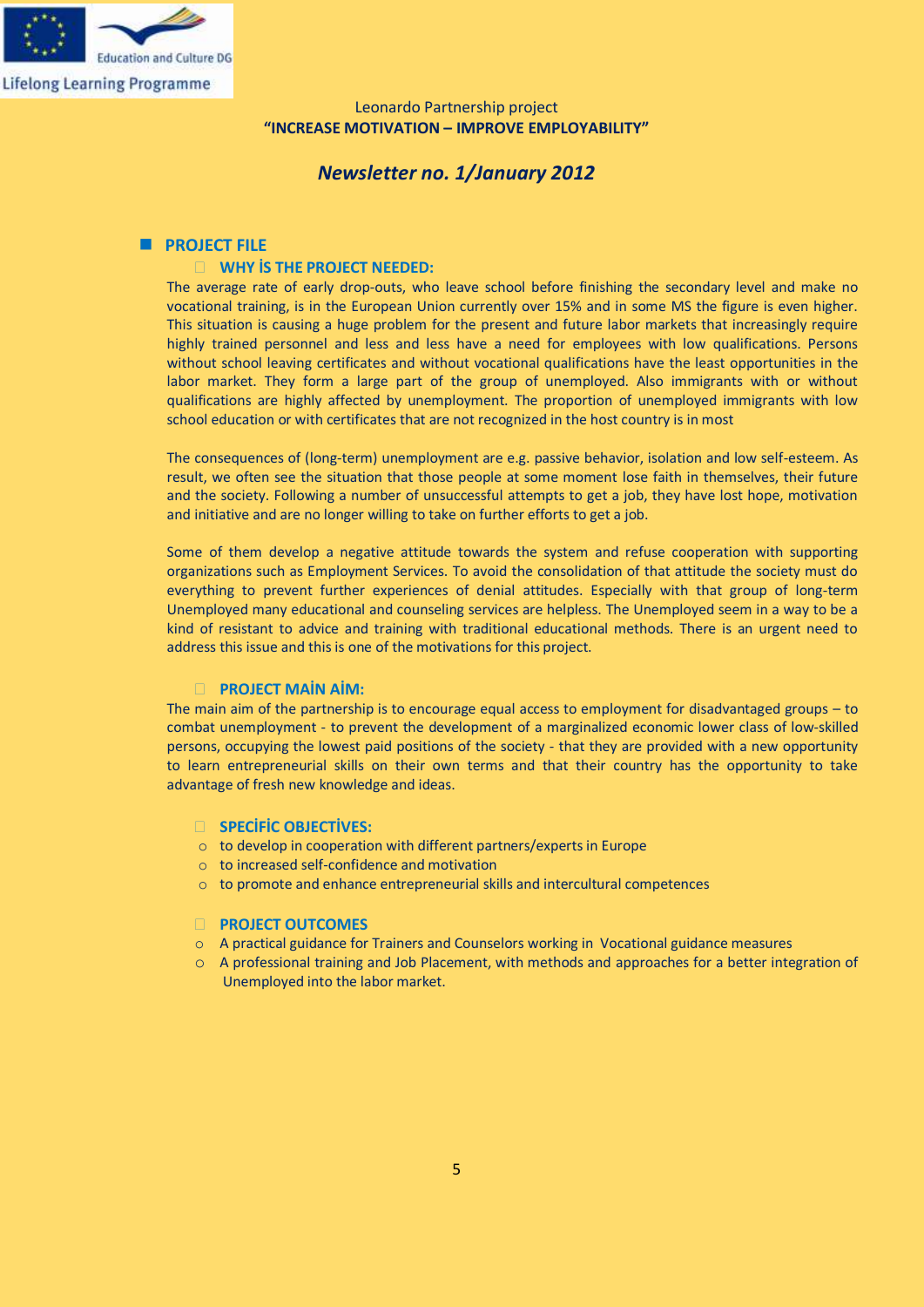

## *Newsletter no. 1/January 2012*

## **REPORT Kick-Off Meeting in Dortmund**

**With the kick off in Dortmund at the 28th to 29th of October 2011, the Leonardo da Vinci Partnership Project ''Increase Motivation – Improve Employability (MoEm)'' has officially started. Six partners from Germany, Iceland, Netherlands, Poland, Spain and Italy will work out methods to promote entrepreneurship and intercultural skills, especially within the target group of trainers, unemployed people and school drop-outs; the project results will be published as a practical guide with efficient training material. The six project partners will work together in the next two years by sharing experiences and knowledge.**

The project will be coordinated by the German organization *Chancengleich in Europe* (Equal Opportunities in Europe) that hosted the kick-off meeting in Dortmund. In two days, the partners visited organizations, projects and businesses within the city. Each with its own view and methods of increasing motivation and employment and stimulate entrepreneurship within different target groups: trainers, school drop-outs, unemployed people, new entrepreneurs and immigrants.

### **Youth**

At the first day of the kick-off meeting, the partners visited *GrünBau*. This organization was founded in 1990 as a project for unemployed people to work in greening and landscaping. Four years later the organization was expanded with a successful youth care program. The target group of this program are teenagers who have lost their motivation to attend school or who have already dropped out of school. *GrünBau* will help them by offering them a program, where the high pressure of performing at school will be taken away and where they will regain their motivation step-by-step.

The main focus of this project lays on what somebody can do, instead of what he or she can't do. This will help them to increase their motivation and self esteem, so they can go back to school and finish it with a certificate.



Another project of *GrünBau* is the teaching restaurant *Kohldampf*. The partners had a lunch at this small establishment, where they provide meals for fair prices. This restaurant also offers traineeships for the participants of the programs of *GrünBau*, where they work, cook and learn under the supervision of the chef.

#### **Entrepreneurs**